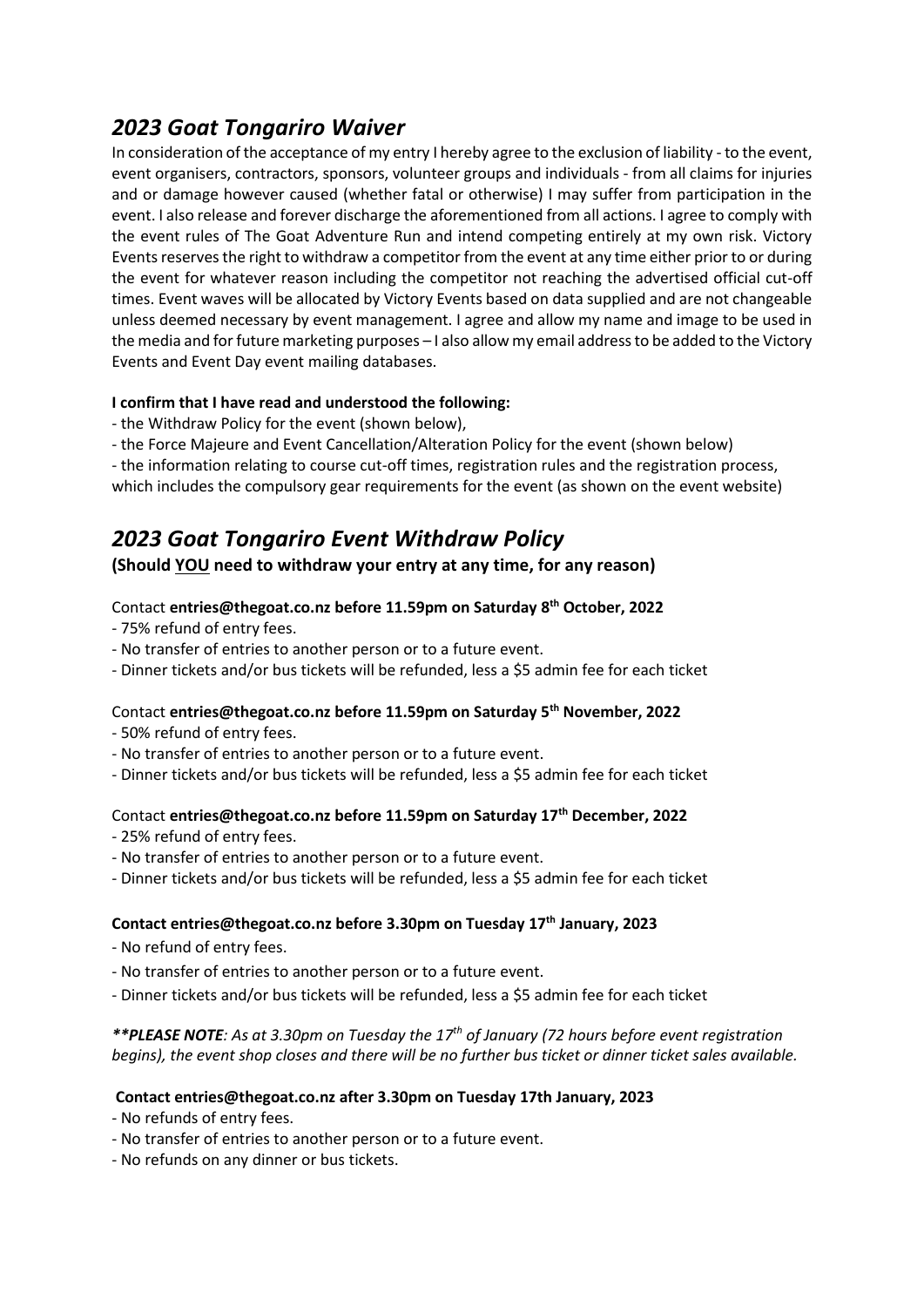# *2023 Goat Tongariro* **Force Majeure and Event Cancellation/Alteration Policy.**

#### **(Should the event need to alter your entry at any time)**

I understand and agree that because of a Force Majeure situation, or as a directive of police or local authorities, organisers of the Event (The Goat Tongariro) may be forced to either cancel the Event in full or forced to alter aspects of the Event without notice. Alterations may modify, delay, shorten, reroute, or stop some aspects of the planned physical Event, or may replace an altered physical Event with a virtual format.

Should a Force Majeure situation or a directive of police or local authorities impact the Event at any time, regardless of what, if any, aspects of the Event do occur on Saturday 21st January 2023; I understand and agree that:

- there will be no Contingency/Reserve Day for the Event in 2023.

- there will be no guarantee of any refund or partial refund of any entry fees made, and no refund of any costs incurred by an entrant in connection with entering the Event.

- there will be no guarantee of any entry transfers made to any future Events.

A Force Majeure situation may include "Acts of State"/government restrictions/directives which make staging the event illegal, epidemics/pandemics, communicable disease, war, riots, insurrection, acts of terrorism, protests, work stoppage, slowdowns, labour difficulty, natural disasters (floods, fires, hurricanes, tornadoes, volcanic eruptions, earthquakes, tsunamis), forecast or actual major adverse weather events (relating to cyclones/storms/wind/rough water/rainfall/hail/lightning) or other health and safety concerns which make delivering the planned Event unsafe. Outside of above, a Force Majeure situation covers any other cause beyond the organiser's reasonable control making it impossible for some or all aspects of the Event to occur as planned.

If the Event is cancelled in full for any reason other than at the direction of police or local authorities, or due to a Force Majeure situation, I understand and agree that the Event will provide a remedy to entrants that will be consistent with its obligations under the NZ Consumer Guarantees Act. If the Event is altered for any reason (alterations may modify, delay, shorten, re-route or stop some aspects of the planned Event, or include a virtual format) other than at the direction of police or local authorities, or due to a Force Majeure situation, I acknowledge and agree that in these circumstances any such alteration of the Event is a not a major failure within the meaning of the NZ Consumer Guarantees Act, and that the altered Event remains fit for purpose and provided within a reasonable timeframe.

## **Should the event organisers need to alter your entry more than 72 hours out from event registration opening (event registration opens the day prior to the event).**

A) The physical event might be modified.

B) The physical event might be cancelled (a Virtual Format would not replace a cancelled event).

Should the physical event be cancelled:

- Your bus and dinner tickets will be refunded in full.

- You will receive a partial event credit to use for the 2024 event, or a full transfer to the 2024 event (depending on the timing and nature of cancellation)

- You will receive priority entry into the 2024 event.